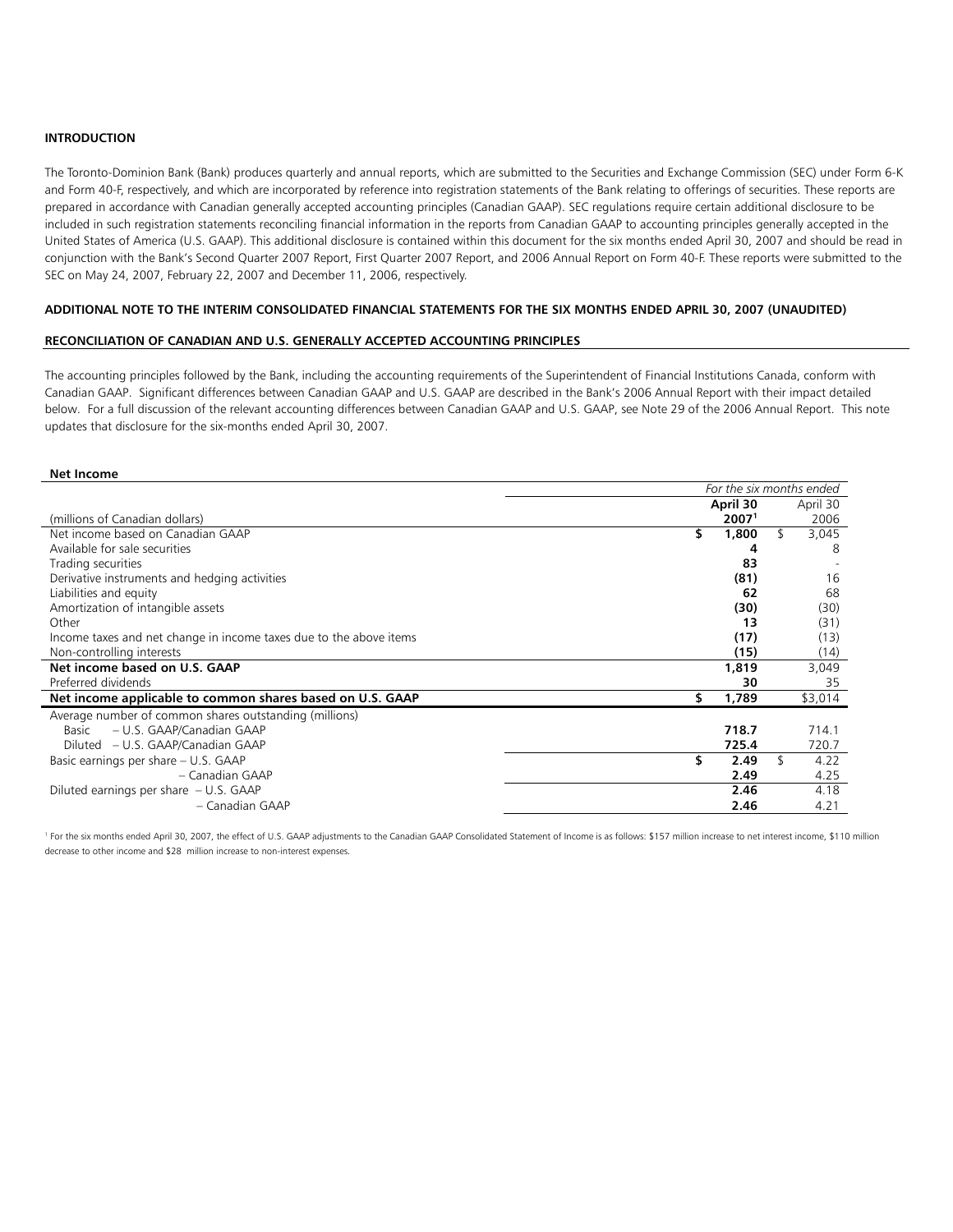# **Interim Consolidated Statement of Comprehensive Income**

|                                                                              | For the six months ended |                     |       |      |           |       |                  |       |
|------------------------------------------------------------------------------|--------------------------|---------------------|-------|------|-----------|-------|------------------|-------|
|                                                                              | April 30                 |                     |       |      |           |       | April 30         |       |
| (millions of Canadian dollars)                                               |                          |                     |       | 2007 |           |       |                  | 2006  |
|                                                                              |                          | Adjust-<br>Canadian |       |      |           |       |                  |       |
|                                                                              |                          | <b>GAAP</b>         | ments |      | U.S. GAAP |       | <b>U.S. GAAP</b> |       |
| Net income based on U.S. GAAP                                                | S                        | 1,800               |       | 19   |           | 1,819 |                  | 3,049 |
| Other comprehensive income (loss), net of income taxes                       |                          |                     |       |      |           |       |                  |       |
| Net change in unrealized gains and losses on available for sale securities   |                          | 140                 |       | 21   |           | 161   |                  | (145) |
| Reclassification to earnings in respect of available for sale securities     |                          | (55)                |       |      |           | (55)  |                  |       |
| Change in unrealized foreign currency translation gains and losses           |                          | 420                 |       | (4)  |           | 416   |                  | 189   |
| Change in gains and losses on derivative instruments designated as cash flow |                          |                     |       |      |           |       |                  |       |
| hedaes                                                                       |                          | (114)               |       | (3)  |           | (117) |                  | 191   |
| Reclassification to earnings of gains and losses on cash flow hedges         |                          |                     |       |      |           |       |                  | 21    |
| Minimum pension liability adjustment                                         |                          |                     |       |      |           |       |                  |       |
| Comprehensive income                                                         |                          | 2.198               |       | 33   |           | 2,231 |                  | 3.308 |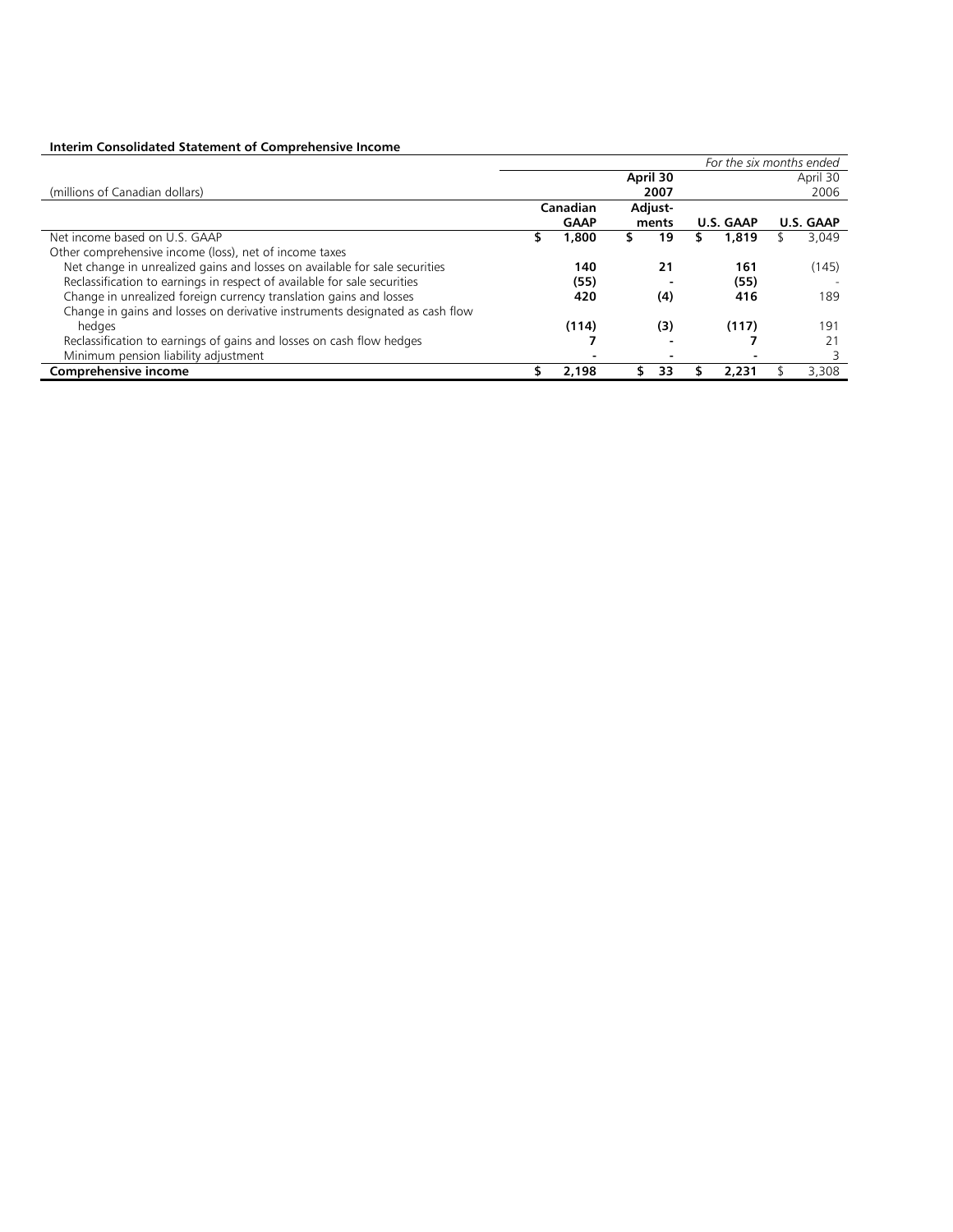# **Condensed Interim Consolidated Balance Sheet**

|                                                    |              |                | As at                    |                          |                          | As at           |                                |                          | As at        |
|----------------------------------------------------|--------------|----------------|--------------------------|--------------------------|--------------------------|-----------------|--------------------------------|--------------------------|--------------|
|                                                    |              |                | April 30                 |                          |                          | Oct. 31         |                                |                          | April 30     |
| (millions of Canadian dollars)                     |              |                | 2007                     |                          |                          | 2006            |                                |                          | 2006         |
|                                                    | Canadian     | Adjust-        |                          | <b>U.S.</b> Canadian     | Adjust-                  | U.S.            | Canadian                       | Adjust-                  | U.S.         |
|                                                    | <b>GAAP</b>  | ments          | <b>GAAP</b>              | <b>GAAP</b>              | ments                    | <b>GAAP</b>     | <b>GAAP</b>                    | Ments                    | <b>GAAP</b>  |
| <b>Assets</b>                                      |              |                |                          |                          |                          |                 |                                |                          |              |
| Cash resources and other                           | $$11,790$ \$ |                | - \$11,790 \$10,782 \$   |                          |                          | $- $10,782$     | $$12,341$ \$                   |                          | $- $12,341$  |
| Securities                                         | 118,510      | 6,273          | 124,783                  | 124,458                  | 5,022                    | 129,480         | 112,656                        | 4,238                    | 116,894      |
| Securities purchased under reverse repurchase      |              |                |                          |                          |                          |                 |                                |                          |              |
| agreements                                         | 25,434       |                | 25,434                   | 30,961                   |                          | 30,961          | 32,344                         |                          | 32,344       |
| Loans (net)                                        | 169,904      | 257            | 170,161                  | 160,608                  |                          | 160,608         | 156,572                        |                          | 156,572      |
| Investment in TD Ameritrade                        | 5,131        | $\blacksquare$ | 5,131                    | 4,379                    |                          | 4,379           | 3,783                          |                          | 3,783        |
| Trading derivatives' market revaluation            | 27,569       |                | 27,569                   | 27,845                   | 779                      | 28,624          | 35,430                         | 913                      | 36,343       |
| Goodwill                                           | 8,940        | (185)          | 8,755                    | 7,396                    | 1,537                    | 8,933           | 7,652                          | 1,612                    | 9,264        |
| Intangible assets                                  | 2,368        | 19             | 2,387                    | 1,946                    | 295                      | 2,241           | 2,185                          | 344                      | 2,529        |
| Other assets                                       | 27,088       | (1)            | 27,087                   | 24,539                   | 69                       | 24,608          | 25,633                         | (129)                    | 25,504       |
| <b>Total assets</b>                                | \$396,734 \$ |                | 6,363 \$403,097          | \$392,914 \$             |                          | 7,702 \$400,616 | \$388,596 \$                   | 6,978                    | \$395,574    |
| <b>Liabilities</b>                                 |              |                |                          |                          |                          |                 |                                |                          |              |
| Deposits                                           | \$270,162    | \$             | 7 \$270,169 \$260,907 \$ |                          | 21                       |                 | \$260,928 \$252,991 \$         |                          | 35 \$253,026 |
| Trading derivatives' market revaluation            | 29,143       | 275            | 29,418                   | 29,337                   | 537                      | 29,874          | 36,295                         | 740                      | 37,035       |
| Other liabilities                                  | 64,634       | 6,290          | 70,924                   | 71,905                   | 5,070                    | 76,975          | 67,963                         | 4,262                    | 72,225       |
| Subordinated notes, debentures and other           |              |                |                          |                          |                          |                 |                                |                          |              |
| debt                                               | 9,210        |                | 9,210                    | 6,900                    |                          | 6,900           | 7,748                          |                          | 7,748        |
| Liabilities for preferred shares and Capital Trust |              |                |                          |                          |                          |                 |                                |                          |              |
| Securities                                         | 1,797        | (1,797)        |                          | 1,794                    | (1,794)                  |                 | 1,786                          | (1,786)                  |              |
| <b>Total liabilities</b>                           | 374,946      | 4,775          | 379,721                  | 370,843                  | 3,834                    | 374,677         | 366,783                        | 3,251                    | 370,034      |
| <b>Non-controlling interests</b>                   | 13           | 1,250          | 1,263                    | 2,439                    | 3,059                    | 5,498           | 2,530                          | 3,160                    | 5,690        |
| Shareholders' equity                               |              |                |                          |                          |                          |                 |                                |                          |              |
| Preferred shares                                   | 425          | 547            | 972                      | 425                      | 544                      | 969             | 425                            | 536                      | 961          |
| Common shares                                      | 6,455        | 39             | 6,494                    | 6,334                    | 39                       | 6,373           | 6,245                          | 39                       | 6,284        |
| Contributed surplus                                | 124          |                | 124                      | 66                       | $\overline{\phantom{a}}$ | 66              | 51                             | $\overline{\phantom{a}}$ | 51           |
| Foreign currency translation                       |              |                | $\blacksquare$           | (918)                    | 918                      | $\sim$          | (507)                          | 507                      |              |
| Retained earnings                                  | 14,865       | (330)          | 14,535                   | 13,725                   | (268)                    | 13,457          | 13,069                         | (266)                    | 12,803       |
| Accumulated other comprehensive income             |              |                |                          |                          |                          |                 |                                |                          |              |
| Unrealized gains and (losses) on available-        |              |                |                          |                          |                          |                 |                                |                          |              |
| for-sale securities, net of cash flow              |              |                |                          |                          |                          |                 |                                |                          |              |
| hedges                                             | 372          | 18             | 390                      |                          | 284                      | 284             |                                | 135                      | 135          |
| Foreign currency translation gains and             |              |                |                          |                          |                          |                 |                                |                          |              |
| (losses) on investments in subsidiaries,           |              |                |                          |                          |                          |                 |                                |                          |              |
| net of hedging activities                          | (498)        | (4)            | (502)                    |                          | (918)                    | (918)           |                                | (507)                    | (507)        |
| Gains and (losses) on derivative instruments       |              |                |                          |                          |                          |                 |                                |                          |              |
| designed as cash flow hedges                       | 32           | 90             | 122                      |                          | 232                      | 232             |                                | 158                      | 158          |
| Minimum pension liability adjustment               |              | (22)           | (22)                     | $\overline{\phantom{a}}$ | (22)                     | (22)            |                                | (35)                     | (35)         |
| Total shareholders' equity                         | 21,775       | 338            | 22,113                   | 19,632                   | 809                      | 20,441          | 19,283                         | 567                      | 19,850       |
| Total liabilities and shareholders' equity         | \$396,734 \$ | 6,363          | \$403,097 \$392,914      |                          |                          |                 | \$7,702 \$400,616 \$388,596 \$ | 6,978                    | \$395,574    |
|                                                    |              |                |                          |                          |                          |                 |                                |                          |              |